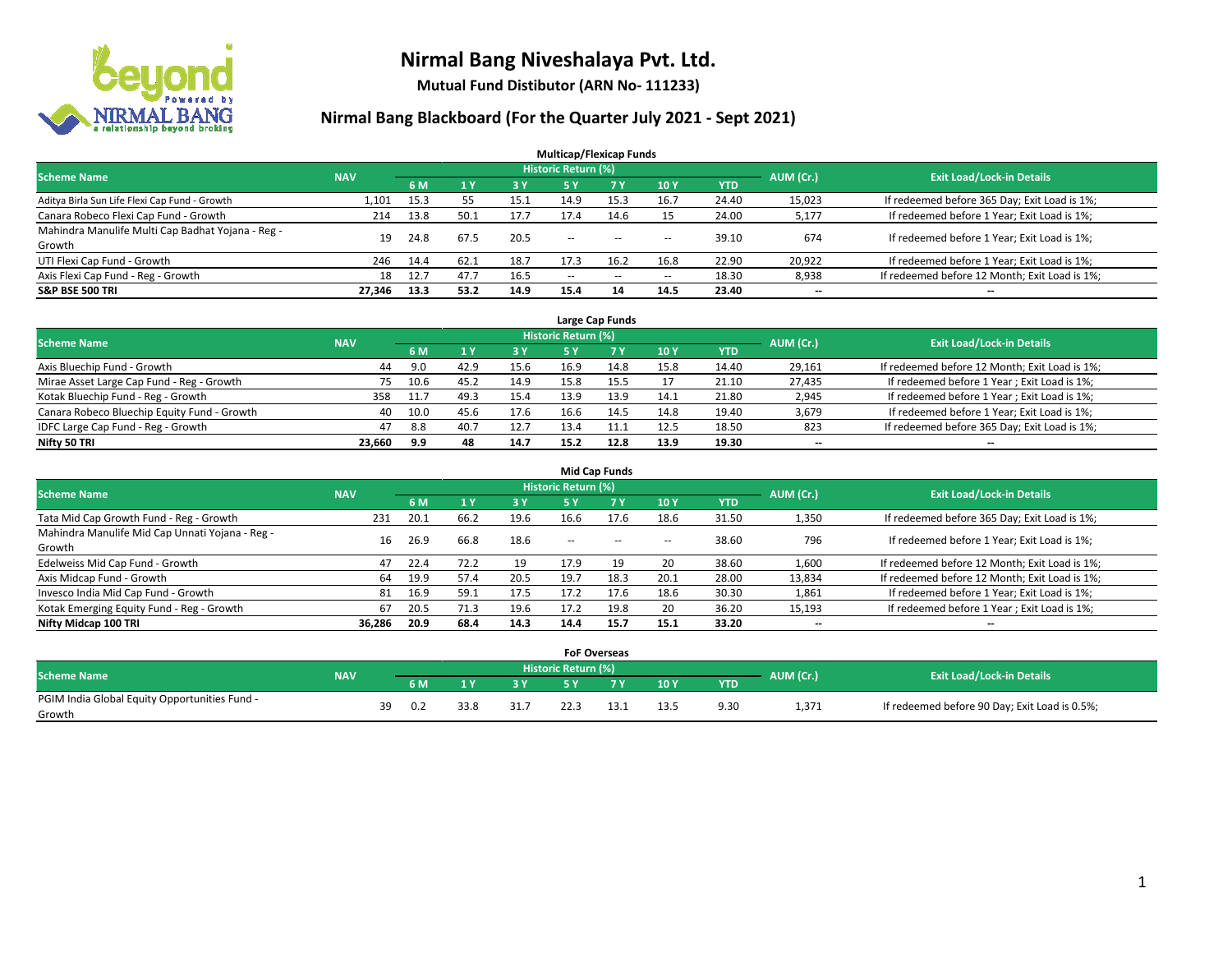

**Mutual Fund Distibutor (ARN No- 111233)**

### **Nirmal Bang Blackboard (For the Quarter July 2021 - Sept 2021)**

|                                                |            |      |      |            |                            | Large & Midcap |      |            |           |                                              |
|------------------------------------------------|------------|------|------|------------|----------------------------|----------------|------|------------|-----------|----------------------------------------------|
| <b>Scheme Name</b>                             | <b>NAV</b> |      |      |            | <b>Historic Return (%)</b> |                |      |            | AUM (Cr.) | <b>Exit Load/Lock-in Details</b>             |
|                                                |            | 6 M  |      | <b>3 Y</b> | <b>5 Y</b>                 | <b>7 Y</b>     | 10Y  | <b>YTD</b> |           |                                              |
| Mirae Asset Emerging Bluechip Fund - Growth    | 93         | 16.9 | 61.6 | 22.1       | 21.1                       | 22.6           | 23.7 | 31.30      | 19,568    | If redeemed before 1 Year; Exit Load is 1%;  |
| Canara Robeco Emerging Equities - Growth       | 153        | 16.6 | 56.9 | 16.9       | 18.1                       | 19.8           | 21.2 | 27.00      | 10,264    | If redeemed before 1 Year; Exit Load is 1%;  |
| HDFC Large and Mid Cap Fund - Growth           | 172        | 17.7 | 59.5 | 15.2       | 13.6                       |                | 11.9 | 32.80      | 2,736     | If redeemed before 1 Year; Exit Load is 1%;  |
| Kotak Equity Opportunities Fund - Reg - Growth | 187        | 15.4 | 51.3 | 16.7       | 15.5                       | 16.1           | 16   | 25.30      | 7,311     | If redeemed before 1 Year; Exit Load is 1%;  |
| Tata Large & Mid Cap Fund - Reg - Growth       | 316        | 13.8 | 49.7 | 17.6       | 14.2                       | 14.5           | 15.4 | 24.70      | 2,456     | If redeemed before 365 Day; Exit Load is 1%; |
| NIFTY Large Midcap 250 TRI                     | 11.338     | 15.8 | 57.8 | 15.6       | 16.3                       | 15.7           | 16   | 26.50      | $- -$     | $\overline{\phantom{a}}$                     |

| <b>Focused Funds</b>                                |            |      |      |      |                     |           |                          |       |                          |                                                 |  |  |  |  |
|-----------------------------------------------------|------------|------|------|------|---------------------|-----------|--------------------------|-------|--------------------------|-------------------------------------------------|--|--|--|--|
| <b>Scheme Name</b>                                  | <b>NAV</b> |      |      |      | Historic Return (%) |           |                          |       | AUM (Cr.)                | <b>Exit Load/Lock-in Details</b>                |  |  |  |  |
|                                                     |            | 6 M  |      | 73 Y | 5 Y                 | <b>7Y</b> | 10Y                      | YTD   |                          |                                                 |  |  |  |  |
| Axis Focused 25 Fund - Growth                       | 43         | 9.7  |      | 14.3 |                     | 16.7      | $\overline{\phantom{a}}$ | 16.10 | 17,853                   | If redeemed before 12 Month; Exit Load is 1%;   |  |  |  |  |
| Nippon India Focused Equity Fund - Reg - Growth     | 73         | 12.1 | 63   | 15.3 | 14.5                | 15.8      | 17.3                     | 31.40 | 5,427                    | If redeemed before 12 Months ; Exit Load is 1%; |  |  |  |  |
| ICICI Prudential Focused Equity Fund - Ret - Growth | 47         | 16.2 | 51.4 | 15.2 | 13.6                | 12.3      | 14                       | 29.10 | 1,879                    | If redeemed before 1 Year; Exit Load is 1%;     |  |  |  |  |
| SBI Focused Equity Fund - Growth                    | 221        | 17.4 | 51.6 | 17   |                     | 16.8      | 17.4                     | 25.80 | 17,847                   | If redeemed before 1 Year; Exit Load is 1%;     |  |  |  |  |
| <b>S&amp;P BSE 500 TRI</b>                          | 27.346     | 13.3 | 53.2 | 14.9 | 15.4                | 14        | 14.5                     | 23.40 | $\overline{\phantom{a}}$ | --                                              |  |  |  |  |

| <b>Small Cap Funds</b>                     |            |      |      |                     |      |           |                          |            |                          |                                               |  |  |  |  |
|--------------------------------------------|------------|------|------|---------------------|------|-----------|--------------------------|------------|--------------------------|-----------------------------------------------|--|--|--|--|
| <b>Scheme Name</b>                         | <b>NAV</b> |      |      | Historic Return (%) |      |           |                          |            | AUM (Cr.)                | <b>Exit Load/Lock-in Details</b>              |  |  |  |  |
|                                            |            | 6 M  |      | 73 Y.               | 5 Y  | <b>7Y</b> | <b>10Y</b>               | <b>YTD</b> |                          |                                               |  |  |  |  |
| Axis Small Cap Fund - Reg - Growth         | 55         | 29.2 | 78.3 | 26.1                | 20.7 | 20.3      | $\overline{\phantom{a}}$ | 39.70      | 6,785                    | If redeemed before 12 Month; Exit Load is 1%; |  |  |  |  |
| Kotak Small Cap Fund - Reg - Growth        | 149        | 30.9 | 103  | 26                  | 19.5 | 20.8      | 19.7                     | 51.60      | 5,349                    | If redeemed before 1 Year; Exit Load is 1%;   |  |  |  |  |
| Nippon India Small Cap Fund - Reg - Growth |            | 36.9 | 95.3 | 21.4                | 22.4 | 22.2      | 23.5                     | 53.20      | 16,613                   | If redeemed before 1 Month; Exit Load is 1%;  |  |  |  |  |
| DSP Small Cap Fund - Reg - Growth          | 100        | 31.8 | 80.3 | 19.3                | 15.2 | 20        | 20.7                     | 41.10      | 8,266                    | If redeemed before 12 Month; Exit Load is 1%; |  |  |  |  |
| SBI Small Cap Fund - Growth                | 94         | 21.1 | 68.1 | 19.5                |      | 24.5      | 24.2                     | 31.10      | 9,620                    | If redeemed before 1 Year; Exit Load is 1%;   |  |  |  |  |
| Nifty Smallcap 100 TRI                     | 12.725     | 28.9 | 89.5 | 12.1                | 12.4 | 12.5      | 12.8                     | 44.70      | $\overline{\phantom{m}}$ | $- -$                                         |  |  |  |  |

#### **ELSS Schemes (Tax Saving u/s 80-C)**

| <b>Scheme Name</b>                           | <b>NAV</b> |      |      | <b>Historic Return (%)</b> |      |      |            |            | AUM (Cr.) | <b>Exit Load/Lock-in Details</b> |
|----------------------------------------------|------------|------|------|----------------------------|------|------|------------|------------|-----------|----------------------------------|
|                                              |            | 6 M  |      | <b>3Y</b>                  | 5 Y  | 7 Y  | <b>10Y</b> | <b>YTD</b> |           |                                  |
| Axis Long Term Equity Fund - Growth          | 69         | 11.0 |      | 15.7                       | 16   | 16.4 | 18.8       | 16.80      | 31,016    | Nil                              |
| Canara Robeco Equity Tax Saver Fund - Growth | 110        | 12.7 |      | 19.5                       | 18.2 | 15.8 | 15.9       | 26.40      | 2,468     | Nil                              |
| Kotak Tax Saver Fund - Reg - Growth          | 68         | 15.2 | 54.4 | 16.6                       | 15.3 | 15.9 |            | 26.00      | 2,144     | Nil                              |
| Invesco India Tax Plan - Growth              | 79         | 14.0 | 51.1 | 14.5                       | 15.4 | 15.7 | 16.4       | 23.30      | 1,775     | Nil                              |
| Mirae Asset Tax Saver Fund - Reg - Growth    | 30         | 14.4 |      | 20                         | 20.8 | $-$  | $\!-$      | 27.70      | 8,739     | Nil                              |
| <b>S&amp;P BSE 200 TRI</b>                   | 8,709      | 11.8 | 50.6 | 14.9                       | 15.4 | 13.8 | 14.5       | 21.50      | --        | $\overline{\phantom{a}}$         |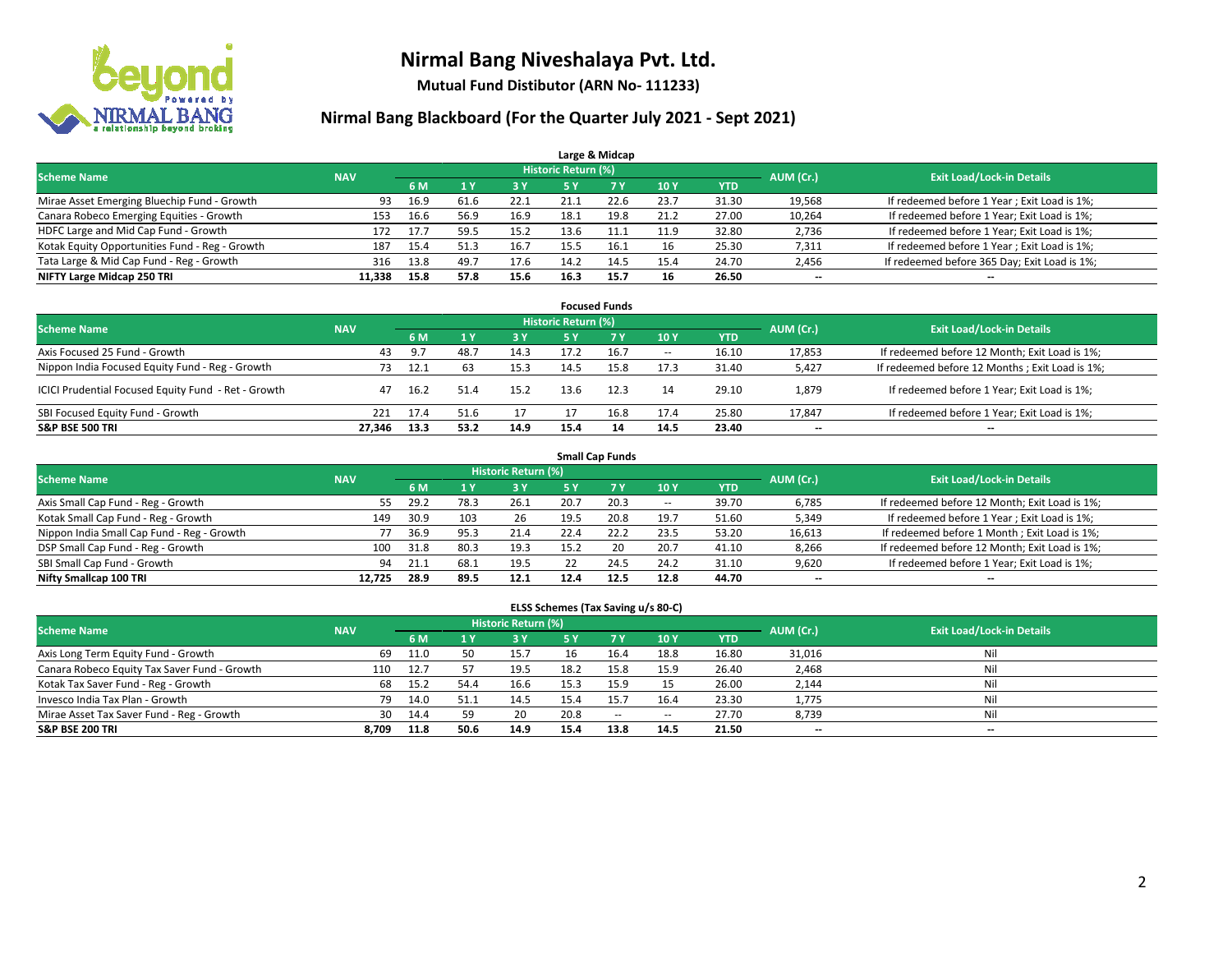

**Mutual Fund Distibutor (ARN No- 111233)**

| <b>Solution Oriented</b>                                  |            |      |      |                     |      |           |        |            |                          |                                               |  |  |  |  |
|-----------------------------------------------------------|------------|------|------|---------------------|------|-----------|--------|------------|--------------------------|-----------------------------------------------|--|--|--|--|
| <b>Scheme Name</b>                                        | <b>NAV</b> |      |      | Historic Return (%) |      |           |        |            | AUM (Cr.)                | <b>Exit Load/Lock-in Details</b>              |  |  |  |  |
|                                                           |            | 6 M  |      | $-3V$               | 5 Y  | <b>7Y</b> | 10Y    | <b>YTD</b> |                          |                                               |  |  |  |  |
| <b>HDFC Childrens Gift Fund</b>                           | 178        | 14.0 | 42.7 | 14.6                | 14.1 | 13.9      | 15.1   | 21.50      | 4,959                    | Nil                                           |  |  |  |  |
| Tata Retirement Savings Fund - Moderate Plan - Reg        | 42         | 9.6  | 32.3 | 11                  | 13.2 | 14.8      | $\sim$ | 14.70      | 1,493                    | If redeemed before 61 Month; Exit Load is 1%; |  |  |  |  |
| Tata Retirement Savings Fund - Progressive Plan -<br>Reg  | 42         | 11.6 | 38.2 | 12                  | 15   | 15.4      | $\sim$ | 17.90      | 1,127                    | If redeemed before 61 Month; Exit Load is 1%; |  |  |  |  |
| Tata Retirement Savings Fund - Reg - Conservative<br>Plan | 25         | 4.3  | 12.3 | 8.4                 | 8.3  | 9.3       | $\sim$ | 5.50       | 173                      | If redeemed before 61 Month; Exit Load is 1%; |  |  |  |  |
| <b>S&amp;P BSE 200 TRI</b>                                | 8.709      | 11.8 | 50.6 | 14.9                | 15.4 | 13.8      | 14.5   | 21.50      | $\overline{\phantom{a}}$ | $\overline{\phantom{a}}$                      |  |  |  |  |

| <b>Index Fund</b>                                             |            |      |      |                            |        |       |                          |            |                          |                                               |  |  |  |  |
|---------------------------------------------------------------|------------|------|------|----------------------------|--------|-------|--------------------------|------------|--------------------------|-----------------------------------------------|--|--|--|--|
| <b>Scheme Name</b>                                            | <b>NAV</b> |      |      | <b>Historic Return (%)</b> |        |       |                          |            | AUM (Cr.)                | <b>Exit Load/Lock-in Details</b>              |  |  |  |  |
|                                                               |            | 6 M  | 71 Y | 3 Y                        | 5 Y    | 7V    | 10Y                      | <b>YTD</b> |                          |                                               |  |  |  |  |
| HDFC Index Fund-NIFTY 50 Plan                                 | 152        | 9.6  | 47.4 | 14                         | 14.5   | 12.2  | 13.2                     | 18.90      | 3,415                    | If redeemed before 3 Day; Exit Load is 0.25%; |  |  |  |  |
| ICICI Prudential Nifty Next 50 Index Fund - Growth            | 35         | 13.7 | 42.8 | 9.9                        | 12     | 13.5  | 14.2                     | 21.10      | 1,413                    | Nil                                           |  |  |  |  |
| Motilal Oswal Nifty Midcap 150 Index Fund - Reg -<br>Growth   | 18         | 20.3 | 64.9 | $\sim$                     | $-$    | $- -$ | $\overline{\phantom{a}}$ | 31.90      | 316                      | If redeemed before 15 Day; Exit Load is 1%;   |  |  |  |  |
| Motilal Oswal Nifty Smallcap 250 Index Fund - Reg -<br>Growth | 19         | 31.0 | 86.4 | $\sim$ $-$                 | $\sim$ | $- -$ | $\hspace{0.05cm} \cdots$ | 44.80      | 215                      | If redeemed before 15 Day; Exit Load is 1%;   |  |  |  |  |
| UTI Nifty Index Fund - Growth                                 | 110        | 9.7  | 47.7 | 14.3                       | 14.7   | 12.4  | 13.2                     | 19.10      | 4,353                    | Nil                                           |  |  |  |  |
| Nifty 50 TRI                                                  | 23,660     | 9.9  | 48   | 14.7                       | 15.2   | 12.8  | 13.9                     | 19.30      | $\overline{\phantom{a}}$ | $\overline{\phantom{m}}$                      |  |  |  |  |

| <b>Contra/Value Fund</b>                |            |      |      |                     |      |      |      |            |           |                                              |  |  |  |  |
|-----------------------------------------|------------|------|------|---------------------|------|------|------|------------|-----------|----------------------------------------------|--|--|--|--|
| <b>Scheme Name</b>                      | <b>NAV</b> |      |      | Historic Return (%) |      |      |      |            | AUM (Cr.) | <b>Exit Load/Lock-in Details</b>             |  |  |  |  |
|                                         |            | 6 M  |      | 3 Y                 |      |      | 10 Y | <b>YTD</b> |           |                                              |  |  |  |  |
| Invesco India Contra Fund - Growth      | 74         | 13.3 | 48.  | 14.6                | 16.7 | 16.8 |      | 23.70      | 7,854     | If redeemed before 1 Year; Exit Load is 1%;  |  |  |  |  |
| IDFC Sterling Value Fund - Reg - Growth | 80         | 27.9 | 88.1 | 14.1                | 16.5 |      | 16.1 | 46.50      | 3,988     | If redeemed before 365 Day; Exit Load is 1%; |  |  |  |  |
| SBI Contra Fund - Growth                | 182        | 19.0 | 75.7 | 18                  | 14.2 | 13.8 | 13.6 | 34.60      | 2,704     | If redeemed before 1 Year; Exit Load is 1%;  |  |  |  |  |
| UTI Value Opportunities Fund - Growth   | 96         | 13.9 | 54.7 | 15.6                | 14.3 | 12.3 | 13.8 | 25.40      | 6,305     | If redeemed before 1 Year; Exit Load is 1%;  |  |  |  |  |
| <b>S&amp;P BSE 500 TRI</b>              | 27.346     | 13.3 | 53.2 | 14.9                | 15.4 | 14   | 14.5 | 23.40      | $- -$     | $-$                                          |  |  |  |  |

| Sector/Thematic                                                           |            |      |      |                            |                          |                          |                          |            |                          |                                               |  |  |  |
|---------------------------------------------------------------------------|------------|------|------|----------------------------|--------------------------|--------------------------|--------------------------|------------|--------------------------|-----------------------------------------------|--|--|--|
| <b>Scheme Name</b>                                                        | <b>NAV</b> |      |      | <b>Historic Return (%)</b> |                          |                          |                          |            | AUM (Cr.)                | <b>Exit Load/Lock-in Details</b>              |  |  |  |
|                                                                           |            | 6 M  | 1 Y  | 3 Y                        | 5 Y                      | <b>7Y</b>                | 10Y                      | <b>YTD</b> |                          |                                               |  |  |  |
| Aditya Birla Sun Life PSU Equity Fund - Reg - Growth                      | 13         | 19.5 | 47.4 | $- -$                      |                          |                          | --                       | 31.90      | 786                      | If redeemed before 30 Day; Exit Load is 1%;   |  |  |  |
| Canara Robeco Consumer Trends Fund - Reg -<br>Growth                      | 62         | 7.7  | 48.8 | 16.3                       | 17.1                     | 17.8                     | 16.7                     | 21.10      | 658                      | If redeemed before 1 Year; Exit Load is 1%;   |  |  |  |
| Edelweiss Recently Listed IPO Fund - Reg - Growth                         | 18         | 25.3 | 73.9 | 24.6                       | $\overline{\phantom{a}}$ | --                       | н.                       | 38.80      | 596                      | If redeemed before 180 Day; Exit Load is 2%;  |  |  |  |
| Mirae Asset Great Consumer Fund - Growth                                  | 51         | 12.3 | 44.6 | 13.4                       | 16.5                     | 15.7                     | 17.3                     | 22.90      | 1,381                    | If redeemed before 1 Year; Exit Load is 1%;   |  |  |  |
| <b>ICICI Prudential Technology Fund - Growth</b>                          | 147        | 38.1 | 107  | 36.5                       | 29.6                     | 22.5                     | 25.4                     | 48.30      | 4,084                    | If redeemed before 15 Day; Exit Load is 1%;   |  |  |  |
| Nippon India Pharma Fund - Reg - Growth                                   | 306        | 20.3 | 40.1 | 27.5                       | 17.1                     | 17.1                     | 18.7                     | 20.80      | 5,658                    | If redeemed before 1 Month; Exit Load is 1%;  |  |  |  |
| BNP Paribas India Consumption Fund - Reg - Growth                         | 18         | 11.0 | 42.6 | $\sim$                     | --                       | $\overline{\phantom{a}}$ | $\overline{\phantom{a}}$ | 20.50      | 789                      | If redeemed before 12 Month: Exit Load is 1%: |  |  |  |
| ICICI Prudential Banking and Financial Services Fund -<br>Retail - Growth | 84         | 10.1 | 65   | 10.1                       | 13.7                     | 15.9                     | 17.2                     | 26.90      | 4,934                    | If redeemed before 15 Day; Exit Load is 1%;   |  |  |  |
| <b>S&amp;P BSE 500 TRI</b>                                                | 27,346     | 13.3 | 53.2 | 14.9                       | 15.4                     | 14                       | 14.5                     | 23.40      | $\overline{\phantom{a}}$ | $\overline{\phantom{a}}$                      |  |  |  |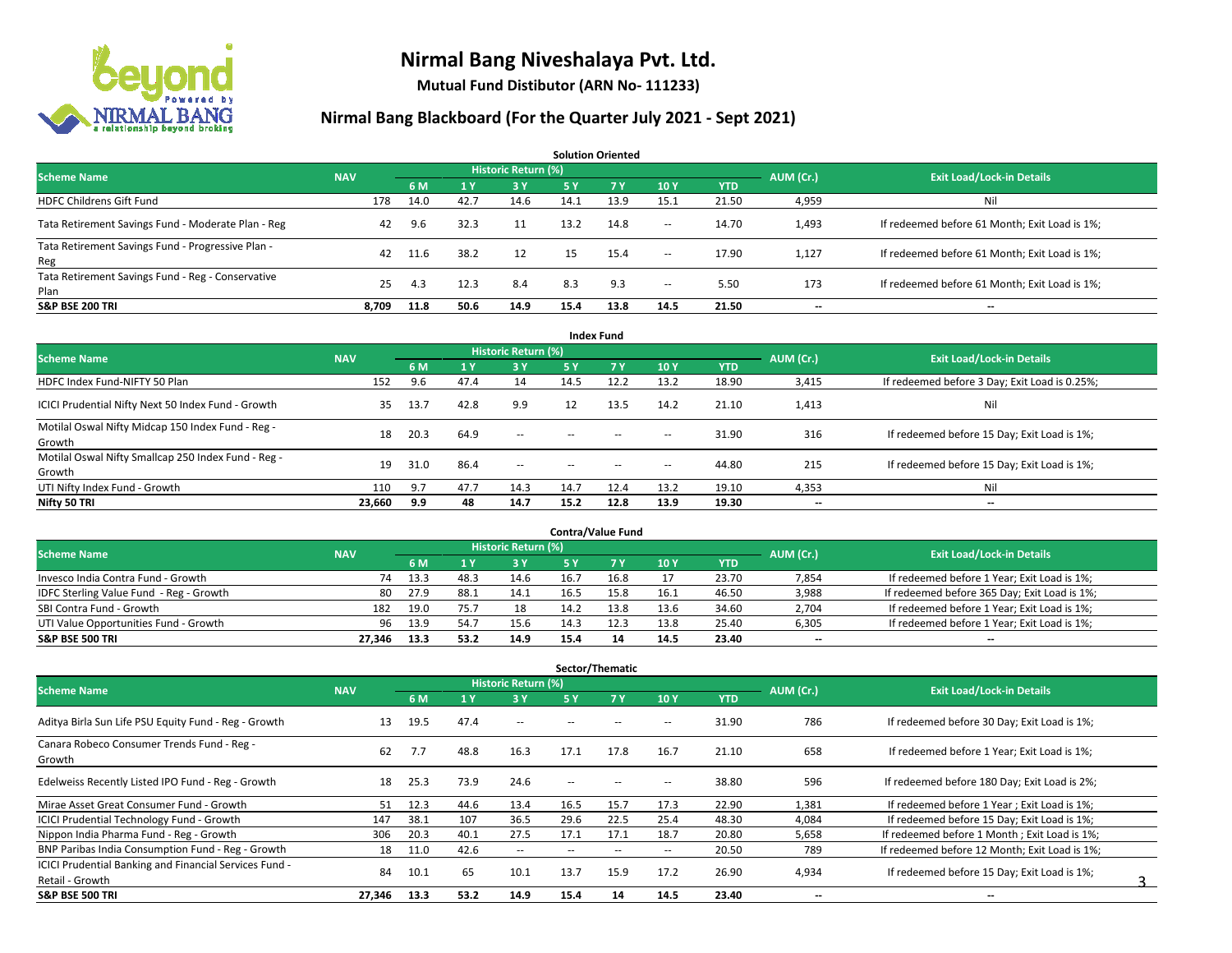

**Mutual Fund Distibutor (ARN No- 111233)**

### **Nirmal Bang Blackboard (For the Quarter July 2021 - Sept 2021)**

**Dynamic Asset Allocation Funds**

| <b>Scheme Name</b>                                         | <b>NAV</b> |      |      | Historic Return (%) |                          |       |       |            | AUM (Cr.) | <b>Exit Load/Lock-in Details</b>              |
|------------------------------------------------------------|------------|------|------|---------------------|--------------------------|-------|-------|------------|-----------|-----------------------------------------------|
|                                                            |            | 6 M  |      | <b>3Y</b>           | 5 Y                      | 7 Y   | 10Y   | <b>YTD</b> |           |                                               |
| ICICI Prudential Balanced Advantage Fund - Reg -<br>Growth | 47         | 6.3  | 24.9 | 11.7                | 10.7                     | 11.1  | 12.9  | 11.20      | 33,528    | If redeemed before 1 Year; Exit Load is 1%;   |
| Nippon India Balanced Advantage Fund - Reg -<br>Growth     | 119        | 9.5  | 27.7 | 11.1                | 11.4                     | 10.9  | 12.7  | 13.80      | 4,067     | If redeemed before 12 Month; Exit Load is 1%; |
| Tata Balanced Advantage Fund - Reg - Growth                | 14         | 7.4  | 25.4 | $\sim$              | $\overline{\phantom{a}}$ | $- -$ | $\!-$ | 13.00      | 3,096     | If redeemed before 365 Day; Exit Load is 1%;  |
| Edelweiss Balanced Advantage Fund - Growth                 | 35         | -8.1 | 31.3 | 13.6                | 12.7                     |       | 11.7  | 14.70      | 4,754     | If redeemed before 365 Day; Exit Load is 1%;  |
| Kotak Balanced Advantage Fund - Reg - Growth               | 14         | 6.4  | 21.1 | 11.9                | $\sim$ $\sim$            | $- -$ | $\!-$ | 9.80       | 9,984     | If redeemed before 1 Year; Exit Load is 1%;   |
| NIFTY 50 Hybrid Composite Debt 65:35 Index                 | 13.975     | 7.5  | 31.8 | 13.8                | 13.2                     | 11.9  | 12.5  | 13.10      | --        | --                                            |

| <b>Hybrid Aggressive</b>                        |            |      |      |                     |      |        |                          |            |           |                                               |  |  |  |
|-------------------------------------------------|------------|------|------|---------------------|------|--------|--------------------------|------------|-----------|-----------------------------------------------|--|--|--|
| <b>Scheme Name</b>                              | <b>NAV</b> |      |      | Historic Return (%) |      |        |                          |            | AUM (Cr.) | <b>Exit Load/Lock-in Details</b>              |  |  |  |
|                                                 |            | 6 M  |      | 3 Y                 |      |        | 10Y                      | <b>YTD</b> |           |                                               |  |  |  |
| Canara Robeco Equity Hybrid Fund - Growth       | 237        | 10.3 | 37.4 | 15.5                | 14.4 |        | 14.7                     | 17.80      | 5,995     | If redeemed before 1 Year; Exit Load is 1%;   |  |  |  |
| DSP Equity & Bond Fund - Growth                 | 229        | 11.6 | 42.9 | 15.2                | 13.5 |        | 13.6                     | 19.60      | 7,233     | If redeemed before 12 Month; Exit Load is 1%; |  |  |  |
| SBI Equity Hybrid Fund - Growth                 | 193        | 10.4 | 35.9 | 14.2                | 13.2 | 13.8   | 15.3                     | 17.50      | 43,483    | If redeemed before 12 Month; Exit Load is 1%; |  |  |  |
| Mirae Asset Hybrid - Equity Fund - Reg - Growth | 21         | 10.8 | 38.3 | 14.6                | 14.1 | $\sim$ | $\overline{\phantom{a}}$ | 19.30      | 5,609     | If redeemed before 1 Year; Exit Load is 1%;   |  |  |  |
| NIFTY 50 Hybrid Composite Debt 65:35 Index      | 13.975     |      | 31.8 | 13.8                | 13.2 | 11.9   | 12.5                     | 13.10      | $- -$     | $\overline{\phantom{a}}$                      |  |  |  |

| <b>Multi-Asset Allocation Funds</b>                |            |      |              |                            |      |        |       |            |                          |                                               |  |  |  |
|----------------------------------------------------|------------|------|--------------|----------------------------|------|--------|-------|------------|--------------------------|-----------------------------------------------|--|--|--|
| <b>Scheme Name</b>                                 | <b>NAV</b> |      |              | <b>Historic Return (%)</b> |      |        |       |            | AUM (Cr.)                | <b>Exit Load/Lock-in Details</b>              |  |  |  |
|                                                    |            | 6 M  |              | <b>3Y</b>                  | 5 Y  | 7V     | 10Y   | <b>YTD</b> |                          |                                               |  |  |  |
| HDFC Multi - Asset Fund - Growth                   | 46         | 10.0 | 28.9         | 13.2                       | 10.9 | 10.3   | 10.5  | 13.10      | 986                      | If redeemed before 12 Month; Exit Load is 1%; |  |  |  |
| Nippon India Multi Asset Fund - Reg - Growth       | 13         | 9.8  | <b>COLUM</b> | $\sim$                     | $-$  | $\sim$ | $\!-$ | 14.50      | 1,147                    | If redeemed before 1 Year; Exit Load is 1%;   |  |  |  |
| Tata Multi Asset Opportunities Fund - Reg - Growth | 15         | 10.6 | 35.7         | $\sim$                     | $-$  | $\sim$ | --    | 17.20      | 904                      | If redeemed before 365 Day; Exit Load is 1%;  |  |  |  |
| NIFTY 50 Hybrid Composite Debt 65:35 Index         | 13.975     | 7.5  | 31.8         | 13.8                       | 13.2 | 11.9   | 12.5  | 13.10      | $\overline{\phantom{a}}$ | --                                            |  |  |  |

| Gold                                          |            |        |         |                            |     |     |                          |            |                          |                                                                  |  |  |  |  |
|-----------------------------------------------|------------|--------|---------|----------------------------|-----|-----|--------------------------|------------|--------------------------|------------------------------------------------------------------|--|--|--|--|
| <b>Scheme Name</b>                            | <b>NAV</b> |        |         | <b>Historic Return (%)</b> |     |     |                          |            | AUM (Cr.)                | <b>Exit Load/Lock-in Details</b>                                 |  |  |  |  |
|                                               |            | 6 M    |         | 73 Y.                      | 5 Y |     | 10Y                      | <b>YTD</b> |                          |                                                                  |  |  |  |  |
| HDFC Gold Fund - Growth                       |            |        | $-12$   |                            |     |     |                          | $-7.60$    |                          | If redeemed before 6 Months; Exit Load is 2%; If redeemed bet. 6 |  |  |  |  |
|                                               | 15         | $-2.1$ |         | 14.9                       |     |     | $\overline{\phantom{a}}$ |            | 1,247                    | Months to 12 Months; Exit Load is 1%;                            |  |  |  |  |
| Kotak Gold Fund - Reg - Growth                | 19         | $-2.0$ | -11.5   | 15.4                       |     |     | 4.6                      | $-7.10$    | 993                      | If redeemed before 1 Year; Exit Load is 1%;                      |  |  |  |  |
| Nippon India Gold Savings Fund - Reg - Growth | 19         | $-1.9$ | $-12.2$ | 14.6                       | 6.9 | 5.8 | 4.3                      | $-7.60$    | 1,422                    | If redeemed before 15 Day; Exit Load is 1%;                      |  |  |  |  |
| <b>Prices of Gold</b>                         | 46.554     | $-1.3$ | $-11.2$ | 16.2                       | 8.5 |     | 6.1                      | -6.90      | $\overline{\phantom{a}}$ | --                                                               |  |  |  |  |

| Arbitrage Fund                             |            |                                  |     |                |     |     |     |        |            |        |                                                 |  |  |
|--------------------------------------------|------------|----------------------------------|-----|----------------|-----|-----|-----|--------|------------|--------|-------------------------------------------------|--|--|
| <b>Scheme Name</b>                         | AUM (Cr.)  | <b>Exit Load/Lock-in Details</b> |     |                |     |     |     |        |            |        |                                                 |  |  |
|                                            | <b>NAV</b> |                                  | 1 M | 3 M            | 6 M |     |     | 3 Y    | <b>YTD</b> |        |                                                 |  |  |
| IDFC Arbitrage Fund - Reg - Growth         |            | 26                               | 4.7 | 4 <sup>r</sup> |     | 3.8 |     |        | 3.90       | 7,314  | If redeemed before 1 Month; Exit Load is 0.25%; |  |  |
| Kotak Equity Arbitrage Fund - Reg - Growth |            | 30                               | 5.0 | 4.8            | 4.5 |     | 4.4 |        | 4.40       | 24,642 | If redeemed before 30 Day; Exit Load is 0.25%;  |  |  |
| Tata Arbitrage Fund - Reg - Growth         |            | 12                               | 4.8 | 4.7            | 4.5 |     | 4.8 | $\sim$ | 4.20       | 10,655 | If redeemed before 30 Day; Exit Load is 0.25%;  |  |  |
| Nippon India Arbitrage Fund - Reg - Growth |            | 21                               | 4.8 | $4-$           | 4.4 |     |     |        | 4.20       | 12,891 | If redeemed before 1 Month; Exit Load is 0.25%; |  |  |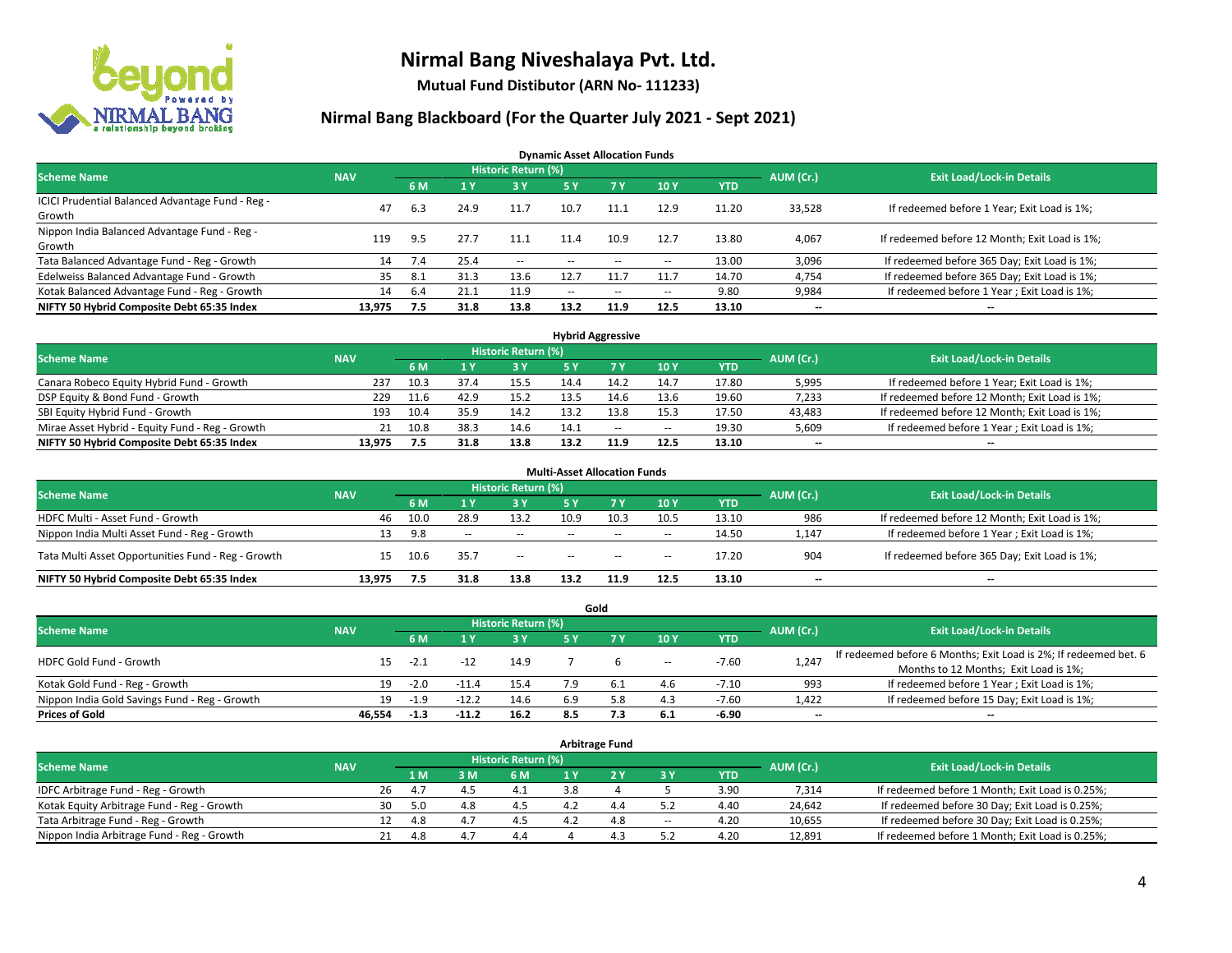

**Mutual Fund Distibutor (ARN No- 111233)**

| <b>Overnight Fund</b>                               |                          |                |     |                            |     |     |                          |                 |           |                                  |  |  |  |  |
|-----------------------------------------------------|--------------------------|----------------|-----|----------------------------|-----|-----|--------------------------|-----------------|-----------|----------------------------------|--|--|--|--|
| <b>Scheme Name</b>                                  | <b>NAV</b>               |                |     | <b>Historic Return (%)</b> |     |     | <b>YTM</b>               | Avg             | AUM (Cr.) | <b>Exit Load/Lock-in Details</b> |  |  |  |  |
|                                                     |                          | 1 <sub>W</sub> | 2 W | 1 <sub>M</sub>             | 3M  | 1Y  |                          | <b>Maturity</b> |           |                                  |  |  |  |  |
| Aditya Birla Sun Life Overnight Fund - Reg - Growth | 1.122                    | 2.9            | 2.9 |                            |     |     | 3.25                     | 0.01            | 11,281    | Nil                              |  |  |  |  |
| IDFC Overnight Fund - Reg - Growth                  | 1,107                    | 2.9            | 2.9 |                            |     |     | 3.2                      | 0.01            | 1,140     | Nil                              |  |  |  |  |
| Tata Overnight Fund - Reg - Growth                  | 1,096                    | 2.9            |     |                            |     |     | 3.24145                  | 0.01            | 1,123     | Nil                              |  |  |  |  |
| Nippon India Overnight Fund - Reg - Growth          | 112                      | 2.9            |     |                            |     |     | 3.21005                  | 0.01            | 8,940     | Nil                              |  |  |  |  |
| <b>CRISIL Liquid Fund Index</b>                     | $\overline{\phantom{a}}$ | 3.9            | 3.6 | 3.6                        | 3.6 | 3.7 | $\overline{\phantom{a}}$ | $- -$           | $- -$     | $\overline{\phantom{a}}$         |  |  |  |  |

| <b>Liquid Funds</b>                              |            |     |     |                     |     |     |                          |                          |           |                                  |  |  |  |
|--------------------------------------------------|------------|-----|-----|---------------------|-----|-----|--------------------------|--------------------------|-----------|----------------------------------|--|--|--|
| <b>Scheme Name</b>                               | <b>NAV</b> |     |     | Historic Return (%) |     |     | <b>YTM</b>               | Avg                      | AUM (Cr.) | <b>Exit Load/Lock-in Details</b> |  |  |  |
|                                                  |            | 1W  | 2 W | 1 M                 | зM  |     |                          | <b>Maturity</b>          |           |                                  |  |  |  |
| Aditya Birla Sun Life Liquid Fund - Reg - Growth | 333        | 3.8 |     | 3.4                 |     |     | 3.6                      | 0.09                     | 33,273    | *Ref Footnote                    |  |  |  |
| ICICI Prudential Liquid Fund - Reg - Growth      | 307        | 3.8 |     | 3.4                 |     |     | 3.53                     | 0.09                     | 38,904    | *Ref Footnote                    |  |  |  |
| Kotak Liquid Fund - Reg - Growth                 | 4,190      | 3.9 |     | 3.4                 |     |     | 3.49                     | 0.10                     | 29,901    | *Ref Footnote                    |  |  |  |
| Nippon India Liquid Fund - Reg - Growth          | 5,057      | 3.8 |     | 3.4                 |     |     | 3.4936                   | 0.10                     | 25,902    | *Ref Footnote                    |  |  |  |
| Mahindra Manulife Liquid Fund - Reg - Growth     | 1.346      | 3.7 |     | 3.4                 | 3.4 |     | 3.54                     | 0.08                     | 1,775     | *Ref Footnote                    |  |  |  |
| <b>CRISIL Liquid Fund Index</b>                  | $- -$      | 3.9 | 3.6 | 3.6                 | 3.6 | 3.7 | $\overline{\phantom{a}}$ | $\overline{\phantom{a}}$ | $- -$     | $- -$                            |  |  |  |

| <b>Ultra Short Fund</b>                           |            |     |     |                            |     |                  |                          |                          |                          |                                  |  |  |  |
|---------------------------------------------------|------------|-----|-----|----------------------------|-----|------------------|--------------------------|--------------------------|--------------------------|----------------------------------|--|--|--|
| <b>Scheme Name</b>                                | <b>NAV</b> |     |     | <b>Historic Return (%)</b> |     |                  | <b>YTM</b>               | Avg                      | AUM (Cr.)                | <b>Exit Load/Lock-in Details</b> |  |  |  |
|                                                   |            | 1 M | : M | 6 M                        | 1 Y | $\overline{3}$ Y |                          | <b>Maturity</b>          |                          |                                  |  |  |  |
| HDFC Ultra Short Term Fund - Reg - Growth         |            | 4.2 |     | -4.1                       |     | $- -$            | 3.92435                  | 0.48                     | 16,660                   | Nil                              |  |  |  |
| ICICI Prudential Ultra Short Term Fund - Growth   | 22         | 4.2 | 4.2 | 4.4                        |     | 6.9              | 4.39                     | 0.43                     | 10,915                   | Nil                              |  |  |  |
| UTI Ultra Short Term Fund - Growth                | 3,299      | 3.3 |     | 3.4                        | 3.9 | 4.5              | 3.9                      | 0.48                     | 2,396                    | Nil                              |  |  |  |
| Aditya Birla Sun Life Savings Fund - Reg - Growth | 430        | 4.9 | 4.4 | 4.7                        | 4.6 |                  | 4.18                     | 0.55                     | 19,527                   | Nil                              |  |  |  |
| <b>NIFTY Ultra Short Duration Debt Index</b>      | 4.323      | 4.0 | 3.9 | 4.1                        |     | 6.4              | $\overline{\phantom{a}}$ | $\overline{\phantom{a}}$ | $\overline{\phantom{a}}$ | $-$                              |  |  |  |

| <b>Money Market Fund</b>                         |                          |     |     |                     |     |              |                          |                          |                          |                                               |  |  |  |  |
|--------------------------------------------------|--------------------------|-----|-----|---------------------|-----|--------------|--------------------------|--------------------------|--------------------------|-----------------------------------------------|--|--|--|--|
| <b>Scheme Name</b>                               | <b>NAV</b>               |     |     | Historic Return (%) |     |              | <b>YTM</b>               | Avg                      | AUM (Cr.)                | <b>Exit Load/Lock-in Details</b>              |  |  |  |  |
|                                                  |                          | 4 M | з м | 6 M                 | 1 Y | $\sqrt{3}$ Y |                          | <b>Maturity</b>          |                          |                                               |  |  |  |  |
| Aditya Birla Sun Life Money Manager Fund - Reg - | 289                      | 4.1 |     | 4.2                 | 4.1 | 6.8          | 3.87                     | 0.36                     | 15,258                   | Nil                                           |  |  |  |  |
| Growth                                           |                          |     |     |                     |     |              |                          |                          |                          |                                               |  |  |  |  |
| SBI Savings Fund - Growth                        | 33                       | 3.6 | 3.4 | 3.6                 | 3.b |              | 3.84                     | 0.35                     | 25,736                   | If redeemed before 3 Days; Exit Load is 0.1%; |  |  |  |  |
| HDFC Money Market Fund - Growth                  | 4,483                    | 4.0 | 3.9 | 4.1                 |     | 6.7          | 3.81398                  | 0.38                     | 15,363                   | Nil                                           |  |  |  |  |
| Nippon India Money Market Fund - Reg - Growth    | 3,242                    | 4.0 | 3.9 |                     |     | 6.5          | 3.69976                  | 0.38                     | 9,952                    | Ni                                            |  |  |  |  |
| Tata Money Market Fund - Reg - Growth            | 3.696                    | 4.3 |     | 4.3                 | 4.2 |              | 3.87                     | 0.48                     | 6,021                    | Ni                                            |  |  |  |  |
| <b>CRISIL Liquid Fund Index</b>                  | $\overline{\phantom{a}}$ | 3.6 | 3.6 | 3.6                 | 3.7 | 5.5          | $\overline{\phantom{a}}$ | $\overline{\phantom{a}}$ | $\overline{\phantom{a}}$ | $- -$                                         |  |  |  |  |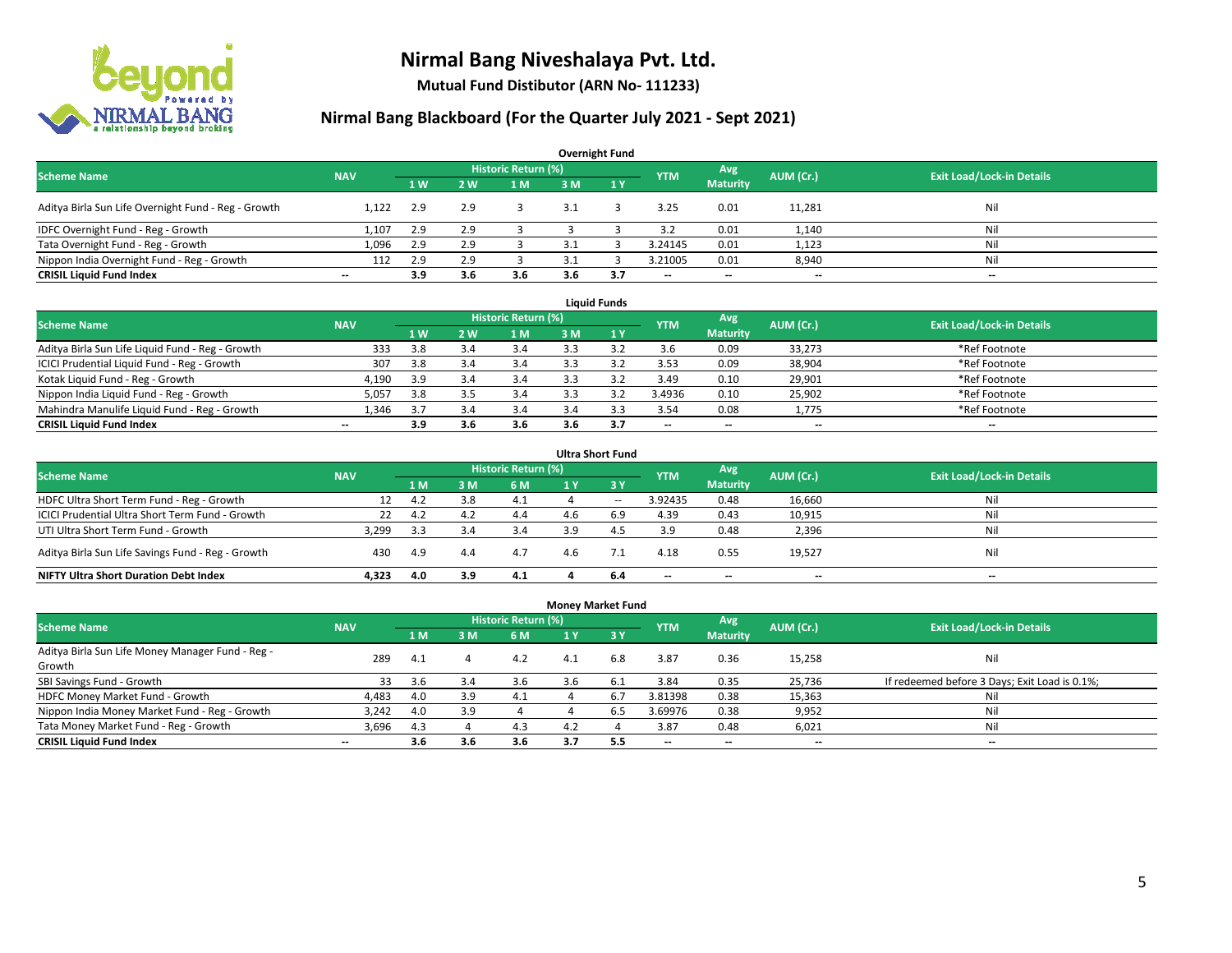

**Mutual Fund Distibutor (ARN No- 111233)**

| <b>Short Term Fund</b>                           |            |    |      |     |                     |     |           |            |                 |           |                                  |  |  |  |
|--------------------------------------------------|------------|----|------|-----|---------------------|-----|-----------|------------|-----------------|-----------|----------------------------------|--|--|--|
| <b>Scheme Name</b>                               | <b>NAV</b> |    |      |     | Historic Return (%) |     |           | <b>YTM</b> | Avg \           | AUM (Cr.) | <b>Exit Load/Lock-in Details</b> |  |  |  |
|                                                  |            |    | 1 M  | 3 M | 6 M                 | 1 Y |           |            | <b>Maturity</b> |           |                                  |  |  |  |
| HDFC Short Term Debt Fund - Growth               |            | 25 | -6.4 |     |                     |     | $\circ$ . | 5.08       | 2.95            | 18.684    | Nil                              |  |  |  |
| Nippon India Short Term Fund - Reg - Growth      |            | 42 | -8.4 |     |                     |     |           | 17.ذ       | 2.39            | 9.324     | Nil                              |  |  |  |
| <b>ICICI Prudential Short Term Fund - Growth</b> |            | 47 |      |     |                     |     | 8.4       | 5.43       | 4.11            | 20,793    | Nil                              |  |  |  |

| <b>Low Duration Fund</b>                          |            |     |     |                            |     |      |            |                 |           |                                  |  |  |  |
|---------------------------------------------------|------------|-----|-----|----------------------------|-----|------|------------|-----------------|-----------|----------------------------------|--|--|--|
| <b>Scheme Name</b>                                | <b>NAV</b> |     |     | <b>Historic Return (%)</b> |     |      | <b>YTM</b> | Avg             | AUM (Cr.) | <b>Exit Load/Lock-in Details</b> |  |  |  |
|                                                   |            | 1 M | 3 M | 6 M                        |     | -3 Y |            | <b>Maturity</b> |           |                                  |  |  |  |
| HDFC Low Duration Fund - Growth                   | 46         | 5.1 | 4.9 | 4.4                        |     |      | 4.52629    | 2.19            | 27,491    | Nil                              |  |  |  |
| ICICI Prudential Savings Fund - Reg - Growth      | 425        | 7.3 |     | 4.7                        | 5.4 | 7.6  | 4.52       | 3.68            | 35,583    | Nil                              |  |  |  |
| Nippon India Low Duration Fund - Reg - Growth     | 2,979      | 5.7 | 4.8 | 5.4                        |     | 6.7  | 4.48129    | 0.82            | 10,225    | Nil                              |  |  |  |
| Mirae Asset Savings Fund - Regular Savings Plan - |            |     | 3.5 | 3.9                        | 3.8 |      |            | 0.82            |           | Nil                              |  |  |  |
| Growth                                            | 1.808      | 4.4 |     |                            |     |      | 4.1        |                 | 1,124     |                                  |  |  |  |
| Kotak Low Duration Fund - Std - Growth            | 2,673      | 5.4 |     | 4.4                        |     |      | 4.51       | 1.96            | 14,329    | Nil                              |  |  |  |

| <b>Banking &amp; PSU Bond Funds</b>                 |            |    |      |     |                     |    |       |            |                 |           |                                  |  |  |  |
|-----------------------------------------------------|------------|----|------|-----|---------------------|----|-------|------------|-----------------|-----------|----------------------------------|--|--|--|
| <b>Scheme Name</b>                                  | <b>NAV</b> |    |      |     | Historic Return (%) |    |       | <b>YTM</b> | Avg             | AUM (Cr.) | <b>Exit Load/Lock-in Details</b> |  |  |  |
|                                                     |            |    | 4 M. | ያ M | 6 M                 |    |       |            | <b>Maturity</b> |           |                                  |  |  |  |
| HDFC Banking and PSU Debt Fund - Reg - Growth       |            | 18 | 4.4  |     |                     |    | 8.6   | 5.42       | 3.84            | 9,743     | Nil                              |  |  |  |
| Tata Banking & PSU Debt Fund - Reg - Growth         |            |    | 7.9  | 4.9 | 5.5                 | 49 | $- -$ | 5.18       | 3.21            | 436       | Nil                              |  |  |  |
| Kotak Banking and PSU Debt Fund - Reg - Growth      |            |    | 5.9  |     |                     |    | R Q   | 5.61       | 5.29            | 9.908     | Nil                              |  |  |  |
| Nippon India Banking & PSU Debt Fund - Reg - Growth |            |    | 8.2  | 4.9 | 6.1                 |    |       | 5.07707    | 3.16            | 6,570     | Nil                              |  |  |  |

| <b>Corporate Bond Funds</b>                         |            |      |     |                     |     |      |            |                        |           |                                  |  |
|-----------------------------------------------------|------------|------|-----|---------------------|-----|------|------------|------------------------|-----------|----------------------------------|--|
| <b>Scheme Name</b>                                  | <b>NAV</b> |      |     | Historic Return (%) |     |      | <b>YTM</b> | Avg<br><b>Maturity</b> | AUM (Cr.) | <b>Exit Load/Lock-in Details</b> |  |
|                                                     |            | 1 M  | з м | 6 M                 |     | -3 Y |            |                        |           |                                  |  |
| ICICI Prudential Corporate Bond Fund - Reg - Growth | 23         | -6.0 | 4.4 | 5.1                 |     | 8.5  | 5.13       | 4.97                   | 19,604    | Nil                              |  |
| IDFC Corporate Bond Fund - Reg - Growth             |            | 10.0 |     | 6.6                 | 5.4 | 8.4  | 5.05       | 2.68                   | 20,312    | Nil                              |  |
| HDFC Corporate Bond Fund - Growth                   | 26         | 7.8  |     |                     | 5.4 |      | 5.3191     | 4.16                   | 26,546    | Nil                              |  |
| Kotak Corporate Bond Fund - Std - Growth            | 2.964      | 8.3  |     | 5.9                 |     |      | 5.11       | 3.16                   | 9,779     | Nil                              |  |
| Axis Corporate Debt Fund - Reg - Growth             | 13         | 6.6  | 4.2 | 5.4                 |     |      | 4.83162    | 2.53                   | 5,194     | Nil                              |  |

|                                                   |            |                            |      |     |     |     | <b>Credit Risk Fund</b> |            |                 |           |                                                                       |
|---------------------------------------------------|------------|----------------------------|------|-----|-----|-----|-------------------------|------------|-----------------|-----------|-----------------------------------------------------------------------|
| <b>Scheme Name</b>                                | <b>NAV</b> | <b>Historic Return (%)</b> |      |     |     |     |                         |            | Avg             | AUM (Cr.) | <b>Exit Load/Lock-in Details</b>                                      |
|                                                   |            |                            | 1 M  | : M | 6 M | 1 Y | 3Y                      | <b>YTM</b> | <b>Maturity</b> |           |                                                                       |
| <b>ICICI Prudential Credit Risk Fund - Growth</b> |            | 24                         | 5.1  | 8.1 | 7.7 | 7.8 | 8                       | 7.07       | 2.68            | 7,784     | If redeemed before 1 Year; Exit Load is 1%;                           |
| HDFC Credit Risk Debt Fund - Reg - Growth         |            | 19                         | -8.1 | 8.5 |     | 9.6 | Q                       | 7.05008    | 3.25            | 8,082     | If redeemed before 12 Month; Exit Load is 1%; If redeemed bet. 12     |
|                                                   |            |                            |      |     |     |     |                         |            |                 |           | Month to 18 Month; Exit Load is 0.5%;                                 |
|                                                   |            |                            |      |     |     |     |                         |            |                 |           | If redeemed before 12 Month; Exit Load is 3%; If redeemed bet. 12     |
| SBI Credit Risk Fund - Growth                     |            | 35                         | -8.7 | 6.8 | 6.9 |     | 7.4                     | 6.33       | 2.49            |           | 3,488 Month to 24 Month; Exit Load is 1.5%; If redeemed bet. 24 Month |
|                                                   |            |                            |      |     |     |     |                         |            |                 |           | to 36 Month; Exit Load is 0.75%;                                      |